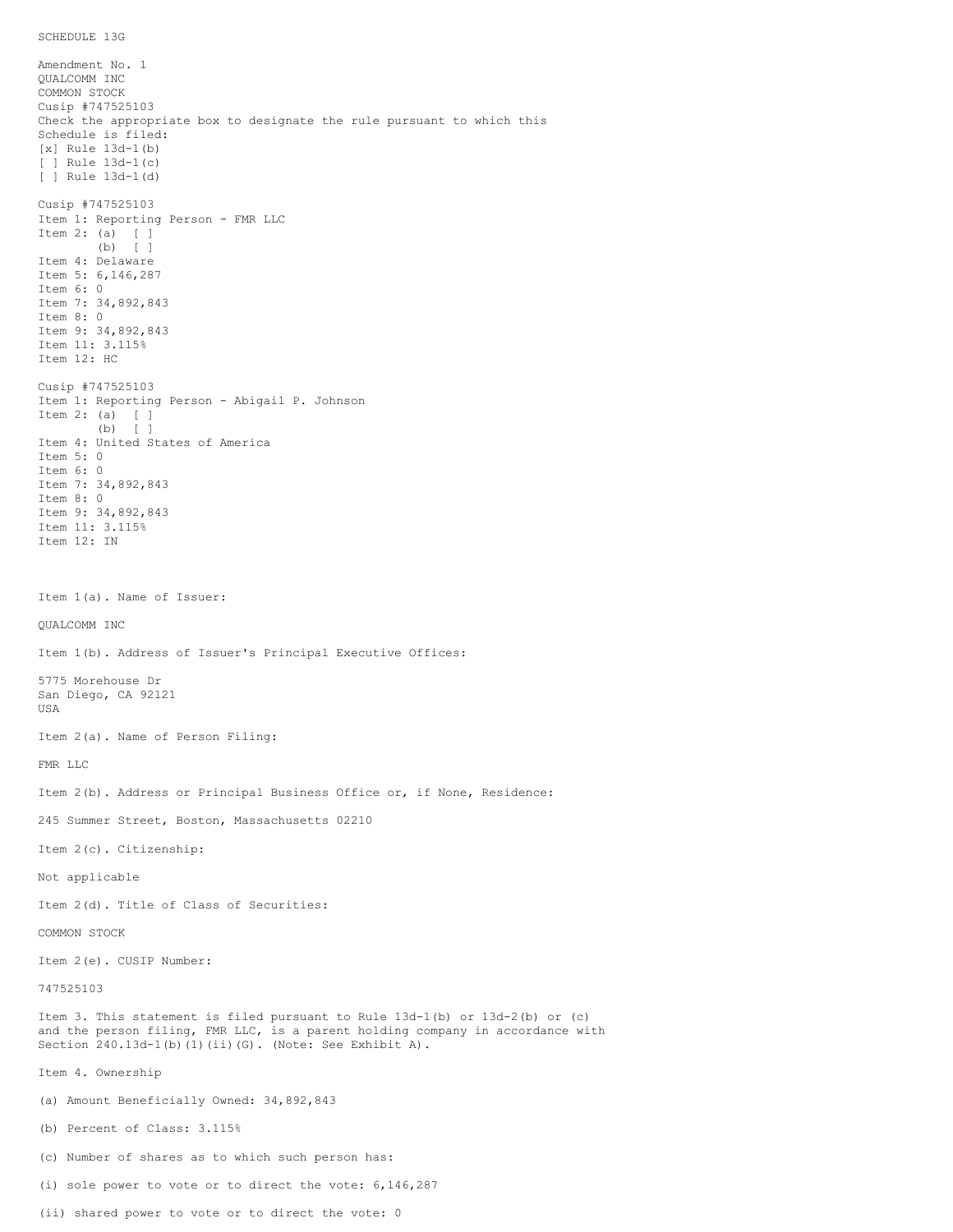(iii) sole power to dispose or to direct the disposition of: 34,892,843

(iv) shared power to dispose or to direct the disposition of: 0

Item 5. Ownership of Five Percent or Less of a Class.

If this statement is being filed to report the fact that as of the date hereof, the reporting person has ceased to be the beneficial owner of more than five percent of the class of securities, check the following (X).

Item 6. Ownership of More than Five Percent on Behalf of Another Person.

One or more other persons are known to have the right to receive or the power to direct the receipt of dividends from, or the proceeds from the sale of, the COMMON STOCK of QUALCOMM INC. No one other person's interest in the COMMON STOCK of QUALCOMM INC is more than five percent of the total outstanding COMMON STOCK.

Item 7. Identification and Classification of the Subsidiary Which Acquired the Security Being Reported on By the Parent Holding Company.

See attached Exhibit A.

Item 8. Identification and Classification of Members of the Group.

Not applicable.

Item 9. Notice of Dissolution of Group.

Not applicable.

Item 10. Certifications.

By signing below I certify that, to the best of my knowledge and belief, the securities referred to above were acquired and are held in the ordinary course of business and were not acquired and are not held for the purpose of or with the effect of changing or influencing the control of the issuer of the securities and were not acquired and are not held in connection with or as a participant in any transaction having that purpose or effect.

Signature

After reasonable inquiry and to the best of my knowledge and belief, I certify that the information set forth in this statement is true, complete and correct.

February 8, 2022 Date

/s/ Kevin M. Meagher Signature

Kevin M. Meagher Duly authorized under Power of Attorney effective as of September 28, 2018, by and on behalf of FMR LLC and its direct and indirect subsidiaries\*

\* This power of attorney is incorporated herein by reference to Exhibit 24 to the Schedule 13G filed by FMR LLC on October 9, 2018, accession number: 0000315066-18-002414.

Exhibit A

Pursuant to the instructions in Item 7 of Schedule 13G, the following table lists the identity and Item 3 classification, if applicable, of each relevant entity that beneficially owns shares of the security class being reported on this Schedule 13G.

Entity ITEM 3 Classification

FIAM LLC IA Fidelity Institutional Asset Management Trust Company BK Fidelity Management & Research Company LLC IA Fidelity Management Trust Company BK Strategic Advisers LLC IA